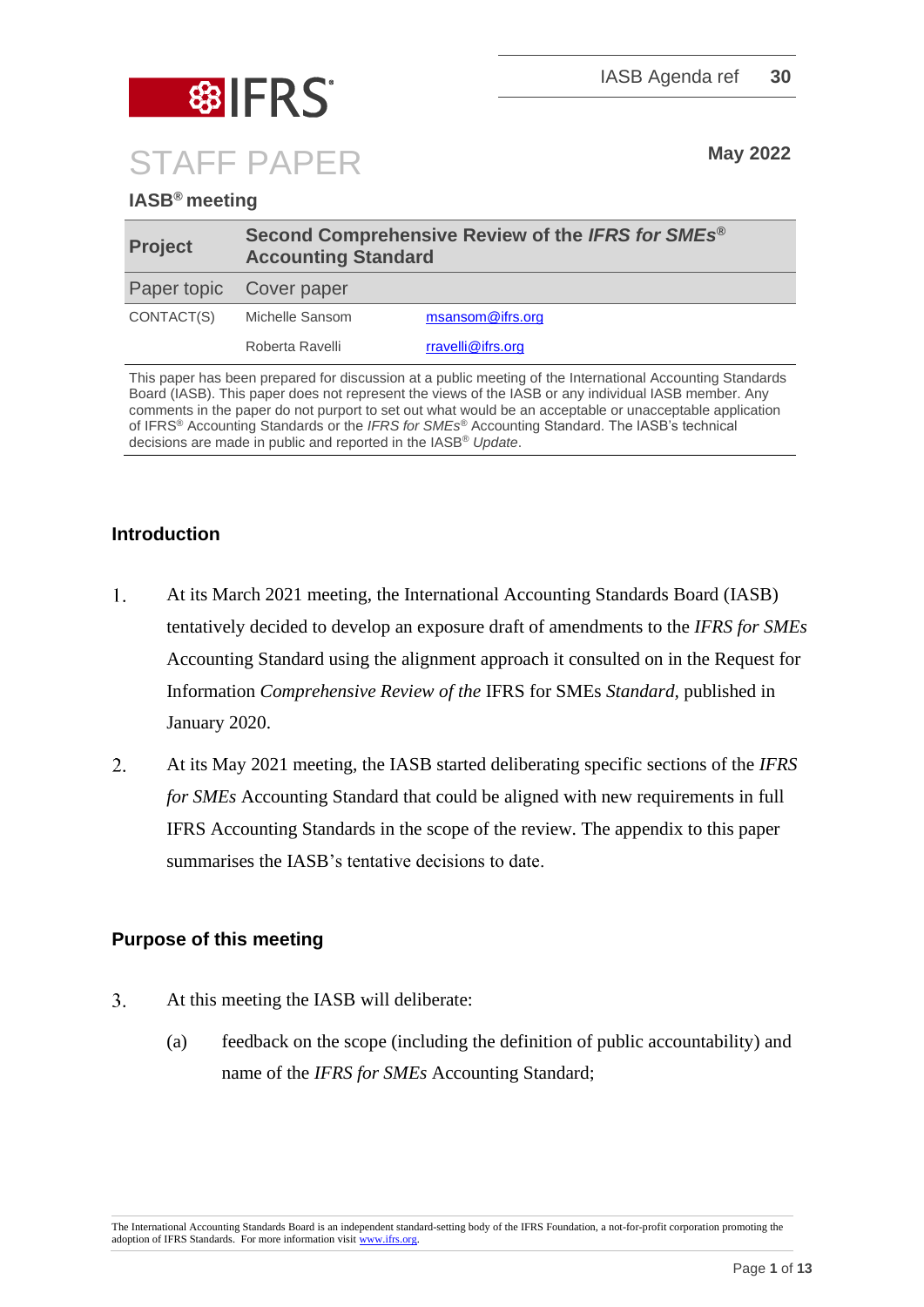- (b) topics identified when developing the Exposure Draft after considering the tentative decisions made by the IASB in deliberating this comprehensive review that are:
	- (i) potential inconsistencies between the revised Section 2 *Concepts and Pervasive Principles* of the *IFRS for SMEs* Accounting Standard and other Sections of the Standard;
	- (ii) sweep issues—consequential to amendments to the *IFRS for SMEs* Accounting Standard that the IASB has tentatively decided to propose; and
	- (iii) other sweep issues identified by the staff;
- (c) transition requirements for an entity applying the amendments to the *IFRS for SMEs* Accounting Standard for the first time; and
- (d) the effective date of the amendments to be proposed.
- $\overline{4}$ . Agenda papers for discussion at this meeting are the following:
	- (a) Agenda Paper 30A: *Towards an exposure draft—scope and name of the* IFRS for SMEs *Accounting Standard*;
	- (b) Agenda Paper 30B: *Towards an exposure draft—definition of public accountability*;
	- (c) Agenda Paper 30C: *Towards an exposure draft—review for inconsistencies between revised Section 2 and other Sections in the* IFRS for SMEs *Accounting Standards*;
	- (d) Agenda Paper 30D: *Towards an exposure draft—sweep issues*;
	- (e) Agenda Paper 30E: *Towards an exposure draft—*IFRS for SMEs *Accounting Standard transition requirements for alignment with new IFRS Accounting Standards*; and
	- (f) Agenda Paper 30F: *Towards an exposure draft—effective date*.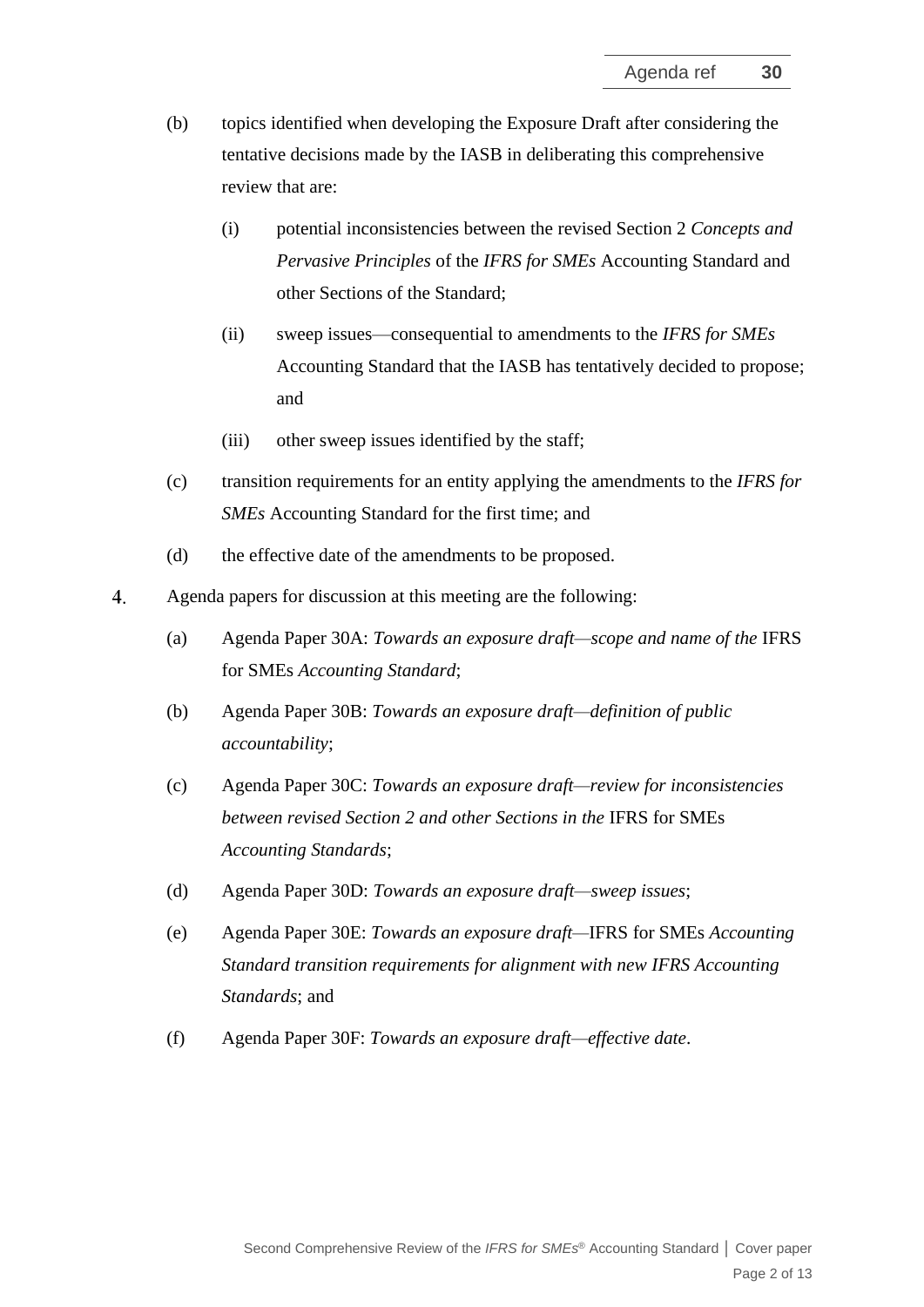#### **The IASB's alignment approach**

- $5<sub>1</sub>$ The IASB's alignment approach is to continue to develop the *IFRS for SMEs* Accounting Standard based on principles of full IFRS Accounting Standards. At its March 2021 meeting, the IASB agreed to apply the alignment approach on which the IASB consulted in the Request for Information.<sup>1</sup> The alignment approach treats alignment with full IFRS Accounting Standards as the starting point for developing the *IFRS for SMEs* Accounting Standard, and applies the principles of relevance to SMEs, simplicity and faithful representation, including the assessment of costs and benefits, in determining whether and how that alignment should take place. The approach applies these principles as follows:
	- (a) relevance to SMEs is determined by assessing whether the problem addressed by requirements of full IFRS Accounting Standards would make a difference in the decisions of users of financial statements prepared applying the *IFRS for SMEs* Accounting Standard. If the relevance condition is met, the IASB would then consider the principle of simplicity for those requirements of full IFRS Accounting Standards. If the relevance condition is not met, analysis of the other two alignment principles 'simplicity' and 'faithful representation' is not necessary because alignment of the *IFRS for SMEs* Accounting Standard with those requirements of full IFRS Accounting Standards would not be appropriate.
	- (b) applying the principle of simplicity involves looking at the requirements of full IFRS Accounting Standards that have satisfied the relevance condition and then assessing what simplifications are appropriate. For any simplifications made, the IASB would then consider the principle of faithful representation.
	- (c) the principle of faithful representation is intended to help the IASB assess whether financial statements prepared applying the *IFRS for SMEs* Accounting Standard would faithfully represent the substance of economic phenomena in words and numbers. Simplifications that would result in financial statements that do not meet this criterion could damage the quality of information reported to users.

<sup>1</sup> See paragraphs 32–37 of the Request for Information *[Comprehensive review of the](https://www.ifrs.org/content/dam/ifrs/project/2019-comprehensive-review-of-the-ifrs-for-smes-standard/request-for-information-comprehensive-review-of-the-ifrs-for-smes-standard.pdf)* IFRS for SMEs *Standard* published by the IASB in January 2020*.*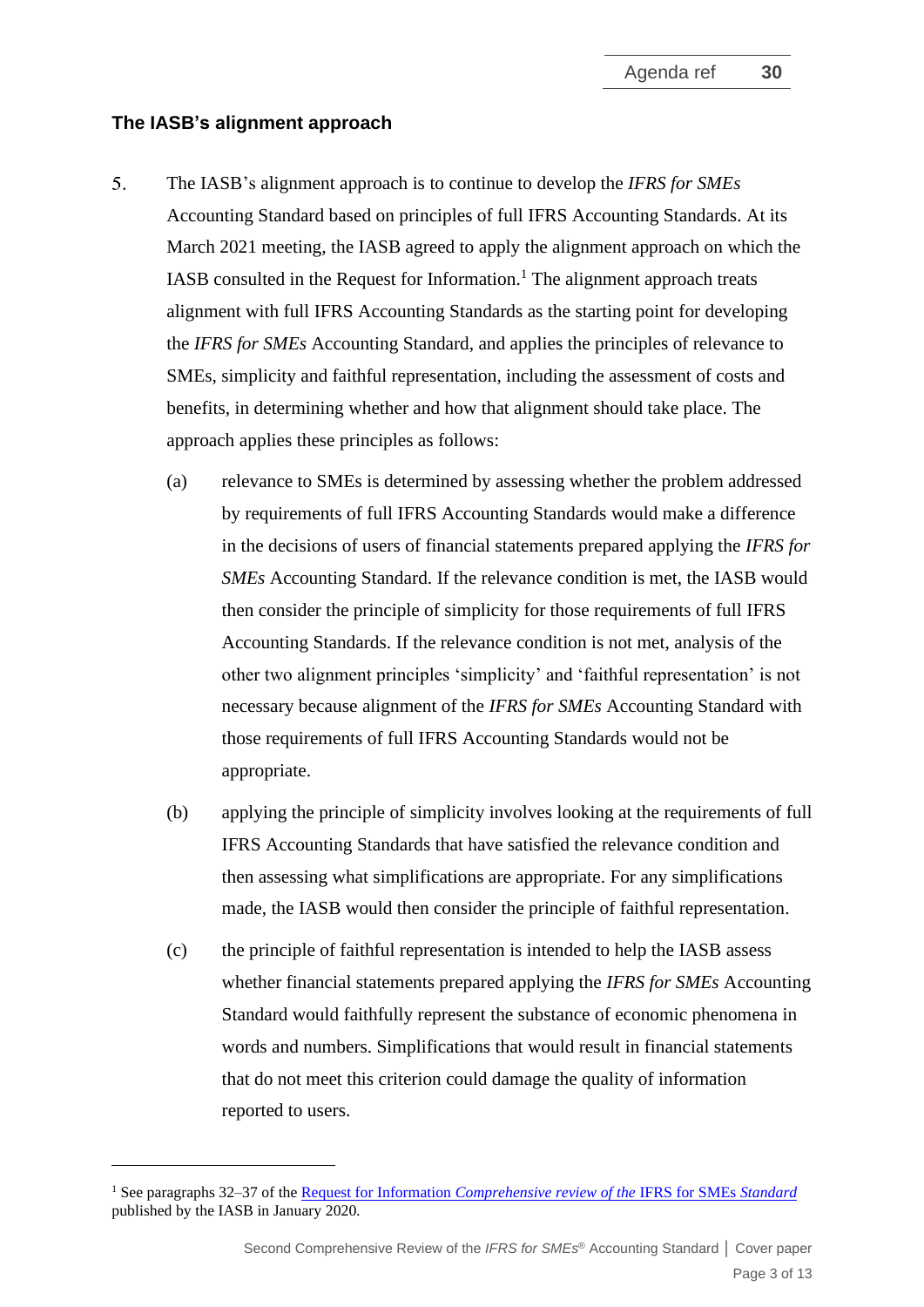### **Next steps**

- 6. At the next IASB meeting, the staff will bring to the IASB's attention papers for:
	- (a) sweep issues arising from the amendments made to Section 23 *Revenue* of the *IFRS for SMEs* Accounting Standard;
	- (b) transition requirements for alignment with amendments to full IFRS Accounting Standards and IFRIC Interpretations; and
	- (c) the due process steps and the permission to start the balloting process of the exposure draft.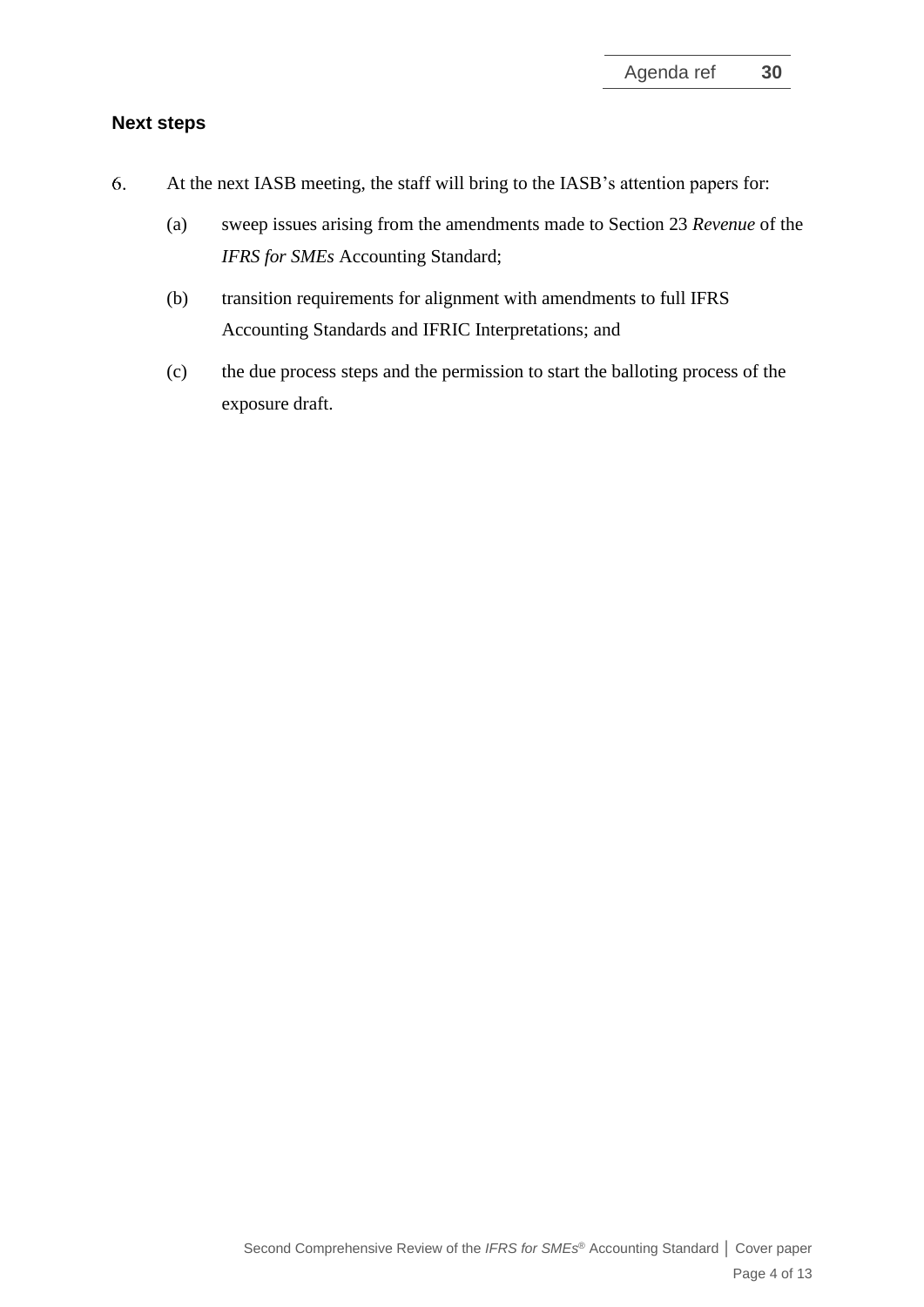## **Appendix—summary of the IASB's tentative decisions**

| Staff condensed summary of the IASB's tentative decisions                                                                                                                                                                                                                                                                                                                                                                                                                                                                                                                                                                                                                                                                                                                                                                                                                                          | Corresponding<br><b>IFRS</b><br><b>Accounting</b><br><b>Standard</b> | <b>IASB</b> meeting | Does the IASB<br>decision result<br>in proposed<br>changes to the<br><b>IFRS for SMEs</b><br><b>Accounting</b><br>Standard? |
|----------------------------------------------------------------------------------------------------------------------------------------------------------------------------------------------------------------------------------------------------------------------------------------------------------------------------------------------------------------------------------------------------------------------------------------------------------------------------------------------------------------------------------------------------------------------------------------------------------------------------------------------------------------------------------------------------------------------------------------------------------------------------------------------------------------------------------------------------------------------------------------------------|----------------------------------------------------------------------|---------------------|-----------------------------------------------------------------------------------------------------------------------------|
| A full record of the IASB's tentative decisions on the Second Comprehensive Review of the IFRS for SMEs Accounting Standard are available from IASB Updates. All<br>drafting in this summary is illustrative only and subject to change.                                                                                                                                                                                                                                                                                                                                                                                                                                                                                                                                                                                                                                                           |                                                                      |                     |                                                                                                                             |
| Project plan for the second phase of the review                                                                                                                                                                                                                                                                                                                                                                                                                                                                                                                                                                                                                                                                                                                                                                                                                                                    |                                                                      |                     |                                                                                                                             |
| The IASB tentatively decided:<br>1.<br>to move the project from its research programme to its standard-setting work plan.<br>to confirm that the scope of the review is as set out in the Request for Information.<br>to work towards publishing an exposure draft, proposing amendments to the IFRS for<br>$\bullet$<br>SMEs Accounting Standard for new requirements that are in the scope of the Review.<br>to develop proposed amendments to the IFRS for SMEs Accounting Standard using the approach<br>$\bullet$<br>on which the IASB consulted in the Request for Information. This approach treats alignment with full<br>IFRS Accounting Standards as the starting point, and applies the principles of relevance to SMEs,<br>simplicity and faithful representation, including the assessment of costs and benefits, in determining<br>whether and how that alignment should take place. |                                                                      | March 2021          |                                                                                                                             |
| Deliberation for specific sections of the IFRS for SMEs Accounting Standard                                                                                                                                                                                                                                                                                                                                                                                                                                                                                                                                                                                                                                                                                                                                                                                                                        |                                                                      |                     |                                                                                                                             |
| <b>Concepts and Pervasive Principles</b>                                                                                                                                                                                                                                                                                                                                                                                                                                                                                                                                                                                                                                                                                                                                                                                                                                                           |                                                                      |                     |                                                                                                                             |
| The IASB tentatively decided to propose:<br>2.<br>retaining Section 2 Concepts and Pervasive Principles as part of the IFRS for SMEs Accounting<br>Standard:<br>aligning Section 2 with the 2018 Conceptual Framework and to emphasise that the requirements in<br>the other sections of the Standard take precedence over what Section 2 would otherwise require;<br>undertaking a review for potential inconsistencies between a revised Section 2 and other sections of<br>the Standard when the IASB has completed its deliberations on proposed amendments to the<br>Standard: and<br>retaining the concept of 'undue cost or effort'.                                                                                                                                                                                                                                                        | 2018<br>Conceptual<br>Framework                                      | <b>May 2021</b>     | <b>YES</b>                                                                                                                  |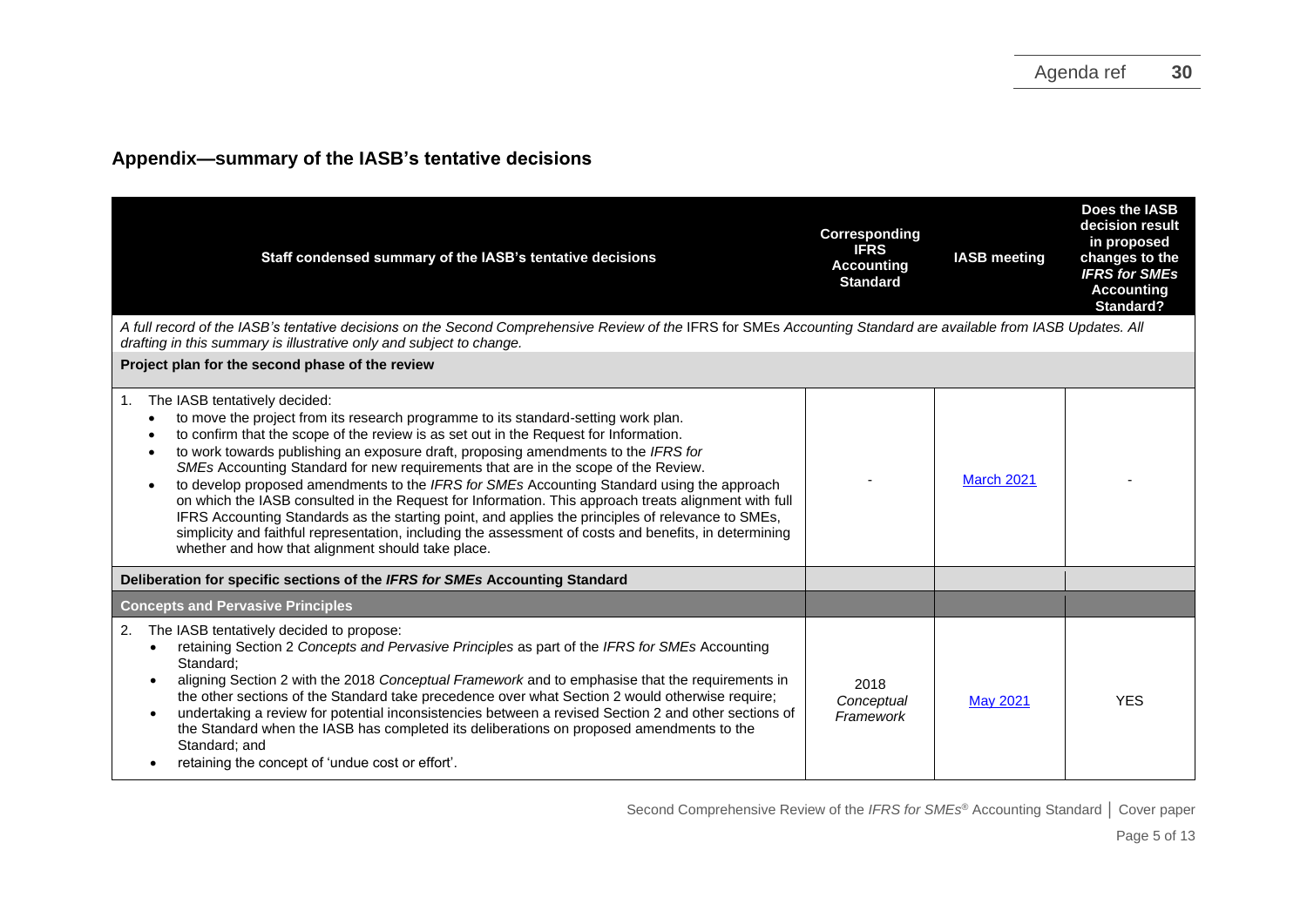| Staff condensed summary of the IASB's tentative decisions                                                                                                                                                                                                                                                                                                                                                                                                                                                                                                                                                                                                                                                                                                                                                                                                                                                                                                                                                                                                                                                                                                                                                                                                                                                                                                                                                                                                                                                                                                                                                                                                                                                                                                                                                                                                                                                                                                                                                              | Corresponding<br><b>IFRS</b><br><b>Accounting</b><br><b>Standard</b> | <b>IASB meeting</b> | Does the IASB<br>decision result<br>in proposed<br>changes to the<br><b>IFRS</b> for SMEs<br><b>Accounting</b><br><b>Standard?</b> |
|------------------------------------------------------------------------------------------------------------------------------------------------------------------------------------------------------------------------------------------------------------------------------------------------------------------------------------------------------------------------------------------------------------------------------------------------------------------------------------------------------------------------------------------------------------------------------------------------------------------------------------------------------------------------------------------------------------------------------------------------------------------------------------------------------------------------------------------------------------------------------------------------------------------------------------------------------------------------------------------------------------------------------------------------------------------------------------------------------------------------------------------------------------------------------------------------------------------------------------------------------------------------------------------------------------------------------------------------------------------------------------------------------------------------------------------------------------------------------------------------------------------------------------------------------------------------------------------------------------------------------------------------------------------------------------------------------------------------------------------------------------------------------------------------------------------------------------------------------------------------------------------------------------------------------------------------------------------------------------------------------------------------|----------------------------------------------------------------------|---------------------|------------------------------------------------------------------------------------------------------------------------------------|
| <b>Business Combinations</b>                                                                                                                                                                                                                                                                                                                                                                                                                                                                                                                                                                                                                                                                                                                                                                                                                                                                                                                                                                                                                                                                                                                                                                                                                                                                                                                                                                                                                                                                                                                                                                                                                                                                                                                                                                                                                                                                                                                                                                                           |                                                                      |                     |                                                                                                                                    |
| The IASB tentatively decided to propose amendments to Section 19 Business Combinations and<br>3.<br>Goodwill of the IFRS for SMEs Standard. The proposals would:<br>align the definition of a business in the IFRS for SMEs Standard with the amended definition of a<br>business issued in the amendments to IFRS 3 Business Combinations in October 2018 by<br>reproducing, in a new appendix to Section 19, application guidance that includes:<br>the optional concentration test set out in paragraphs B7A-B7B of IFRS 3;<br>a decision tree to assess whether an acquired process is substantive; and<br>the application guidance for the assessment set out in paragraphs B8-B12D of IFRS 3,<br>alongside some illustrative examples.<br>partially align Section 19 with the requirements for acquisition-related costs and contingent<br>consideration, as set out in IFRS 3, requiring an entity:<br>to recognise acquisition-related costs as an expense at the time of the acquisition.<br>to recognise contingent consideration at fair value and subsequently measure it at fair value at<br>each reporting date, with changes in fair value recognised in profit or loss (except for the<br>subsequent measurement of any contingent consideration that meets the definition of an equity<br>instrument). If measuring contingent consideration at fair value would involve undue cost or<br>effort, an entity would be required to measure the contingent consideration using a 'best<br>estimate' (the most likely outcome)—with changes in the subsequent measurement being<br>recognised in profit or loss-and provide the related disclosures.<br>add the requirements set out in IFRS 3 on accounting for an acquisition achieved in stages (step<br>acquisitions).<br>introduce guidance (in the new appendix to Section 19) for a new entity formed in a business<br>combination, as set out in paragraph B18 of IFRS 3 and the application guidance set out in<br>paragraphs B13-B17 of IFRS 3. | IFRS <sub>3</sub><br><b>Business</b><br>Combinations                 | December 2021       | <b>YES</b>                                                                                                                         |
| The IASB tentatively decided to retain unchanged the requirement in Section 19 that an entity measure<br>4.<br>any non-controlling interest in the acquiree at the non-controlling interest's proportionate share of the<br>recognised amounts of the acquiree's identifiable net assets.                                                                                                                                                                                                                                                                                                                                                                                                                                                                                                                                                                                                                                                                                                                                                                                                                                                                                                                                                                                                                                                                                                                                                                                                                                                                                                                                                                                                                                                                                                                                                                                                                                                                                                                              | IFRS <sub>3</sub><br><b>Business</b><br>Combinations                 | December 2021       | <b>NO</b>                                                                                                                          |
| The IASB tentatively decided to retain unchanged Section 19 without reflecting the requirements in<br>5.<br>IFRS 3 that provided additional guidance on reacquired rights.                                                                                                                                                                                                                                                                                                                                                                                                                                                                                                                                                                                                                                                                                                                                                                                                                                                                                                                                                                                                                                                                                                                                                                                                                                                                                                                                                                                                                                                                                                                                                                                                                                                                                                                                                                                                                                             | IFRS <sub>3</sub><br><b>Business</b><br>Combinations                 | February 2022       | <b>NO</b>                                                                                                                          |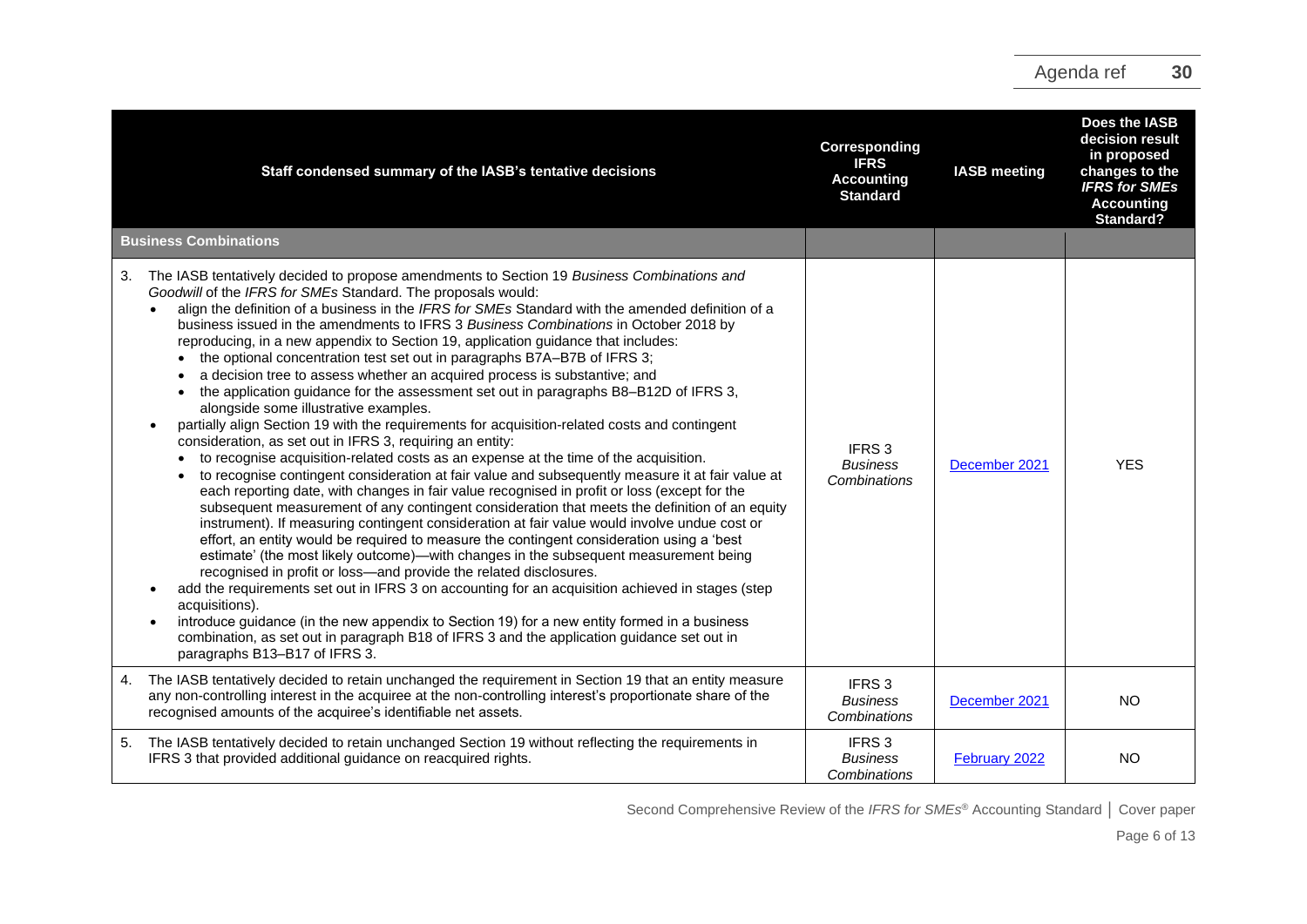|    | Staff condensed summary of the IASB's tentative decisions                                                                                                                                                                                                                                                                     | Corresponding<br><b>IFRS</b><br><b>Accounting</b><br><b>Standard</b> | <b>IASB</b> meeting                | Does the IASB<br>decision result<br>in proposed<br>changes to the<br><b>IFRS for SMEs</b><br><b>Accounting</b><br>Standard? |
|----|-------------------------------------------------------------------------------------------------------------------------------------------------------------------------------------------------------------------------------------------------------------------------------------------------------------------------------|----------------------------------------------------------------------|------------------------------------|-----------------------------------------------------------------------------------------------------------------------------|
|    | <b>Financial Instruments</b>                                                                                                                                                                                                                                                                                                  |                                                                      |                                    |                                                                                                                             |
| 6. | The IASB tentatively decided to propose an amendment to the IFRS for SMEs Accounting Standard,<br>subject to the wording of the amendment, to supplement the examples in Section 11 Basic Financial<br>Instruments with a principle for classifying financial assets based on their contractual cash flow<br>characteristics. | IFRS 9<br>Financial<br><i>Instruments</i>                            | <b>May 2021</b>                    | <b>YES</b>                                                                                                                  |
| 7. | The IASB tentatively decided to propose an amendment to the IFRS for SMEs Accounting Standard to<br>remove an entity's option to apply the recognition and measurement requirements for financial<br>instruments in full IFRS Accounting Standards.                                                                           | IFRS 9<br>Financial<br><i>Instruments</i>                            | October 2021                       | <b>YES</b>                                                                                                                  |
| 8. | The IASB tentatively decided to retain unchanged the hedge accounting requirements in Section 12<br>Other Financial Instrument Issues of the IFRS for SMEs Accounting Standard.                                                                                                                                               | IFRS 9<br>Financial<br><i><b>Instruments</b></i>                     | October 2021                       | <b>NO</b>                                                                                                                   |
| 9. | The IASB tentatively decided to propose amendments to the IFRS for SMEs Accounting Standard<br>to add the definition of a 'financial guarantee contract' from IFRS 9; and                                                                                                                                                     |                                                                      |                                    |                                                                                                                             |
|    | to require the issuer of a financial guarantee contract to initially measure the contract at the<br>premium received (plus the present value of any future premium payments receivable) and<br>subsequently measure it at the higher of:<br>the expected credit losses; and                                                   | IFRS 9<br>Financial<br><i>Instruments</i>                            | December 2021<br><b>March 2022</b> | <b>YES</b>                                                                                                                  |
|    | the amount initially recognised, if any, amortised on a straight-line basis over the life of the<br>guarantee                                                                                                                                                                                                                 |                                                                      |                                    |                                                                                                                             |
|    | 10. The IASB tentatively decided to retain:<br>the incurred loss model in Section 11 for trade receivables and contract assets within the scope of<br>Section 23 Revenue of the IFRS for SMEs Accounting Standard; and<br>the requirements in Section 11 for impairment of equity instruments measured at cost.               | IFRS 9<br>Financial<br><i><b>Instruments</b></i>                     | February 2022                      | <b>NO</b>                                                                                                                   |
|    | 11. The IASB tentatively decided to propose amendments to Section 11 to require an SME to use an<br>expected credit loss model for all other financial assets measured at amortised cost.                                                                                                                                     | IFRS 9<br>Financial<br><i>Instruments</i>                            | February 2022                      | <b>YES</b>                                                                                                                  |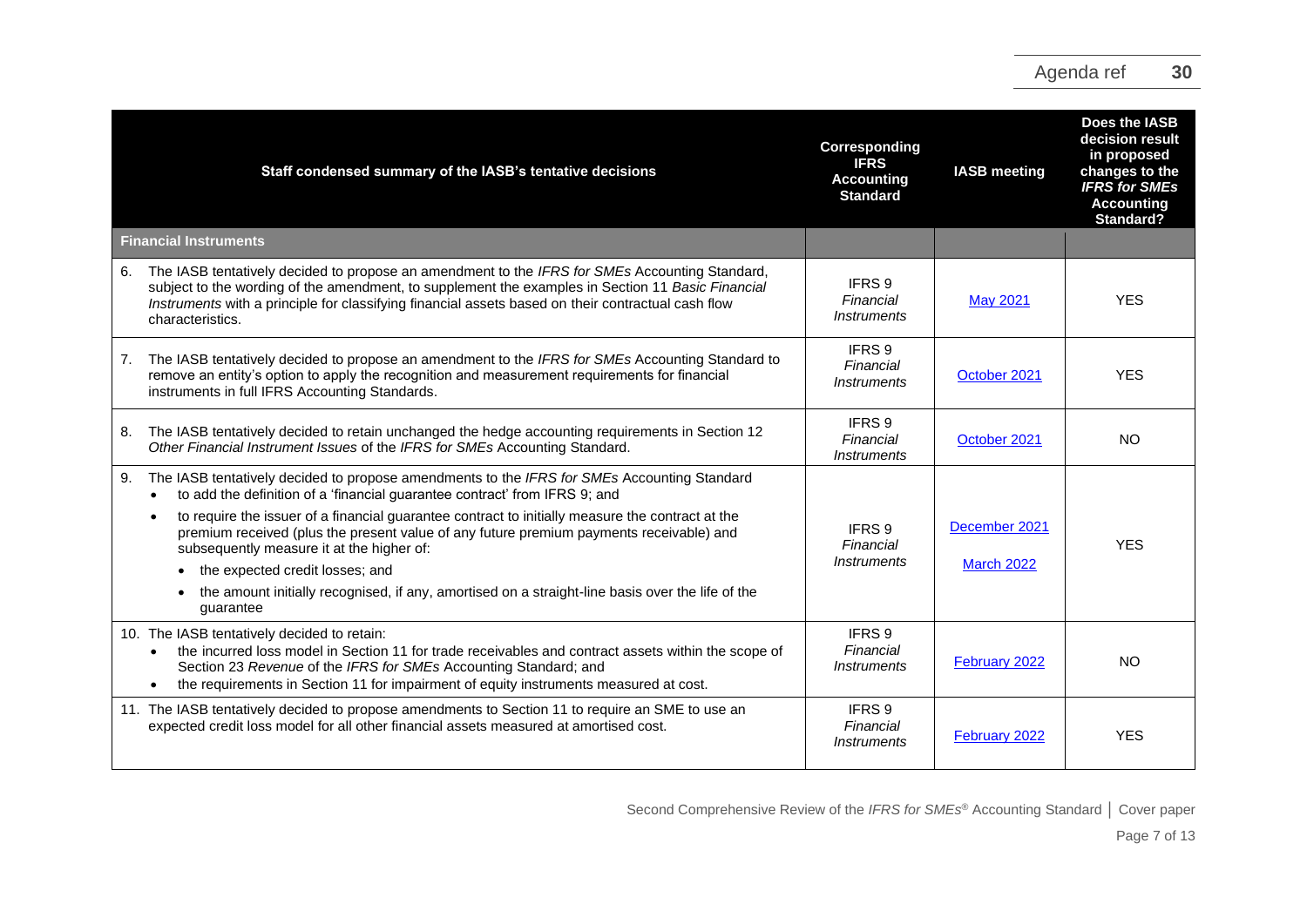| Staff condensed summary of the IASB's tentative decisions                                                                                                                                                                                                                                                                                                                                                                                                                      | Corresponding<br><b>IFRS</b><br><b>Accounting</b><br><b>Standard</b> | <b>IASB</b> meeting | Does the IASB<br>decision result<br>in proposed<br>changes to the<br><b>IFRS for SMEs</b><br><b>Accounting</b><br>Standard? |
|--------------------------------------------------------------------------------------------------------------------------------------------------------------------------------------------------------------------------------------------------------------------------------------------------------------------------------------------------------------------------------------------------------------------------------------------------------------------------------|----------------------------------------------------------------------|---------------------|-----------------------------------------------------------------------------------------------------------------------------|
| <b>Consolidated Financial Statements</b>                                                                                                                                                                                                                                                                                                                                                                                                                                       |                                                                      |                     |                                                                                                                             |
| 12. The IASB tentatively decided to propose amendments to Section 9 Consolidated and Separate Financial<br>Statements of the IFRS for SMEs Accounting Standard to align partially with IFRS 10 Consolidated<br>Financial Statements, by:<br>aligning the definition of control in Section 9 with that in IFRS 10; and<br>retaining and updating the rebuttable presumption in paragraph 9.5 of the IFRS for SMEs<br>Accounting Standard relating to the assessment of control. | IFRS 10<br>Consolidated<br>Financial<br><b>Statements</b>            | December 2021       | <b>YES</b>                                                                                                                  |
| 13. The IASB tentatively decided not to introduce in the IFRS for SMEs Accounting Standard the<br>requirement that an investment entity measures its investments in subsidiaries at fair value through profit<br>and loss.                                                                                                                                                                                                                                                     | IFRS 10<br>Consolidated<br>Financial<br><b>Statements</b>            | December 2021       | <b>NO</b>                                                                                                                   |
| 14. The IASB tentatively decided to propose amendments to Section 9 to align it with the requirements:<br>for step-disposals that result in loss of control, as set out in paragraph 25(b) of IFRS 10-an SME<br>would measure any retained interest at fair value when control is lost; and<br>for changes in a parent's ownership interests in a subsidiary without losing control, as set out in<br>paragraph 23 of IFRS 10-such changes are equity transactions.            | IFRS 10<br>Consolidated<br>Financial<br><b>Statements</b>            | February 2022       | <b>YES</b>                                                                                                                  |
| <b>Joint Arrangements</b>                                                                                                                                                                                                                                                                                                                                                                                                                                                      |                                                                      |                     |                                                                                                                             |
| 15. The IASB tentatively decided to propose amendments to Section 15 Investments in Joint Ventures of the<br>IFRS for SMEs Accounting Standard to align partially with IFRS 11 Joint Arrangements, by aligning the<br>definition of joint control in Section 15 with that in IFRS 11.                                                                                                                                                                                          | IFRS 11<br>Joint.<br>Arrangements                                    | December 2021       | <b>YES</b>                                                                                                                  |
| 16. The IASB tentatively decided to retain:<br>the classifications of joint arrangements: 'jointly controlled operations', 'jointly controlled assets' and<br>'jointly controlled entities'; and<br>the accounting requirements of Section 15, including the accounting policy election for jointly<br>controlled entities.                                                                                                                                                    | IFRS 11<br>Joint<br>Arrangements                                     | December 2021       | NO                                                                                                                          |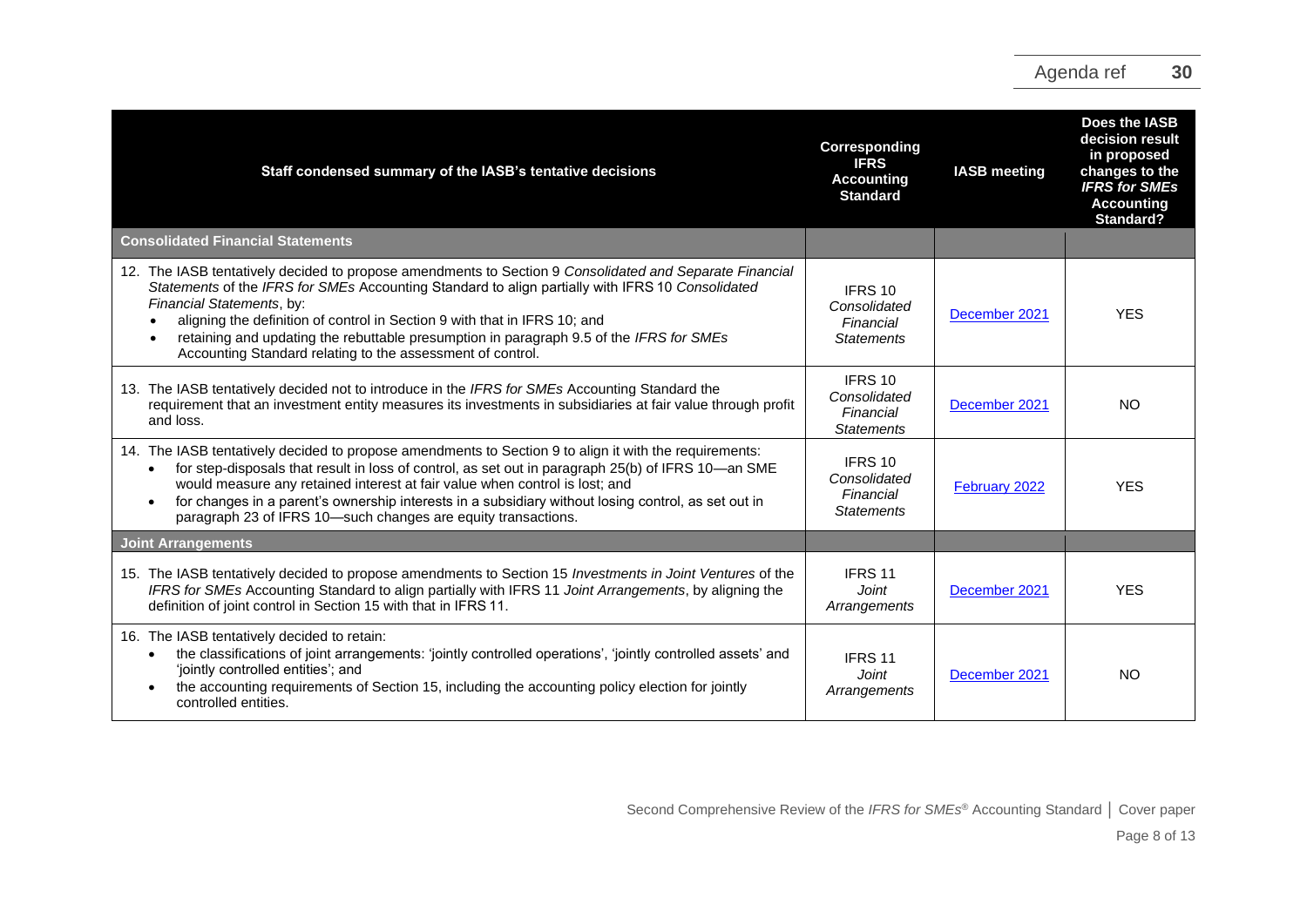| Staff condensed summary of the IASB's tentative decisions                                                                                                                                                                                                                                                                                                                                                                                                                                                                                                                                                                                   | Corresponding<br><b>IFRS</b><br><b>Accounting</b><br><b>Standard</b> | <b>IASB</b> meeting | Does the IASB<br>decision result<br>in proposed<br>changes to the<br><b>IFRS for SMEs</b><br><b>Accounting</b><br><b>Standard?</b> |
|---------------------------------------------------------------------------------------------------------------------------------------------------------------------------------------------------------------------------------------------------------------------------------------------------------------------------------------------------------------------------------------------------------------------------------------------------------------------------------------------------------------------------------------------------------------------------------------------------------------------------------------------|----------------------------------------------------------------------|---------------------|------------------------------------------------------------------------------------------------------------------------------------|
| 17. The IASB tentatively decided:<br>to propose amendments to Section 15 to align it with the requirements of paragraph 23 of IFRS 11,<br>$\bullet$<br>so that a party that does not have joint control of a jointly controlled operation or a jointly controlled<br>asset would account for its interest according to the classification of that jointly controlled operation<br>or the jointly controlled asset; and<br>to ask for further views on this proposal in the invitation to comment.<br>$\bullet$                                                                                                                              | IFRS 11<br>Joint<br>Arrangements                                     | February 2022       | <b>YES</b>                                                                                                                         |
| <b>Fair Value Measurement</b>                                                                                                                                                                                                                                                                                                                                                                                                                                                                                                                                                                                                               |                                                                      |                     |                                                                                                                                    |
| 18. The IASB tentatively decided:<br>to align the definition of fair value in the IFRS for SMEs Accounting Standard with that in IFRS 13<br>$\bullet$<br>Fair Value Measurement;<br>to align the guidance on fair value measurement in the IFRS for SMEs Accounting Standard with<br>$\bullet$<br>that in IFRS 13 by including the principles of the fair value hierarchy set out in IFRS 13;<br>to include examples relevant to SMEs that illustrate how to apply the hierarchy; and<br>$\bullet$<br>to move the guidance and related disclosure requirements for fair value to a new section of the IFRS<br>for SMEs Accounting Standard. | IFRS <sub>13</sub><br>Fair Value<br>Measurement                      | October 2021        | <b>YES</b>                                                                                                                         |
| <b>Regulatory Deferral Accounts</b>                                                                                                                                                                                                                                                                                                                                                                                                                                                                                                                                                                                                         |                                                                      |                     |                                                                                                                                    |
| 19. The IASB tentatively decided to consider amending the IFRS for SMEs Accounting Standard to include<br>requirements for regulatory assets and regulatory liabilities in a future review of the Standard.                                                                                                                                                                                                                                                                                                                                                                                                                                 | IFRS 14<br>Regulatory<br><b>Deferral Accounts</b>                    | October 2021        | <b>NO</b>                                                                                                                          |
| <b>Revenue</b>                                                                                                                                                                                                                                                                                                                                                                                                                                                                                                                                                                                                                              |                                                                      |                     |                                                                                                                                    |
| 20. The IASB tentatively decided:<br>to develop amendments to the IFRS for SMEs Accounting Standard to align it with IFRS 15<br>Revenue from Contracts with Customers by rewriting Section 23 Revenue of the IFRS for SMEs<br>Accounting Standard to reflect the principles and language used in IFRS 15; and<br>to consider providing transition relief by permitting an entity to continue its current revenue<br>recognition policy for any contracts already in progress at the transition date or scheduled to be<br>completed within a set time after the transition date.                                                            | IFRS 15<br>Revenue from<br>Contracts with<br>Customers               | October 2021        | <b>YES</b>                                                                                                                         |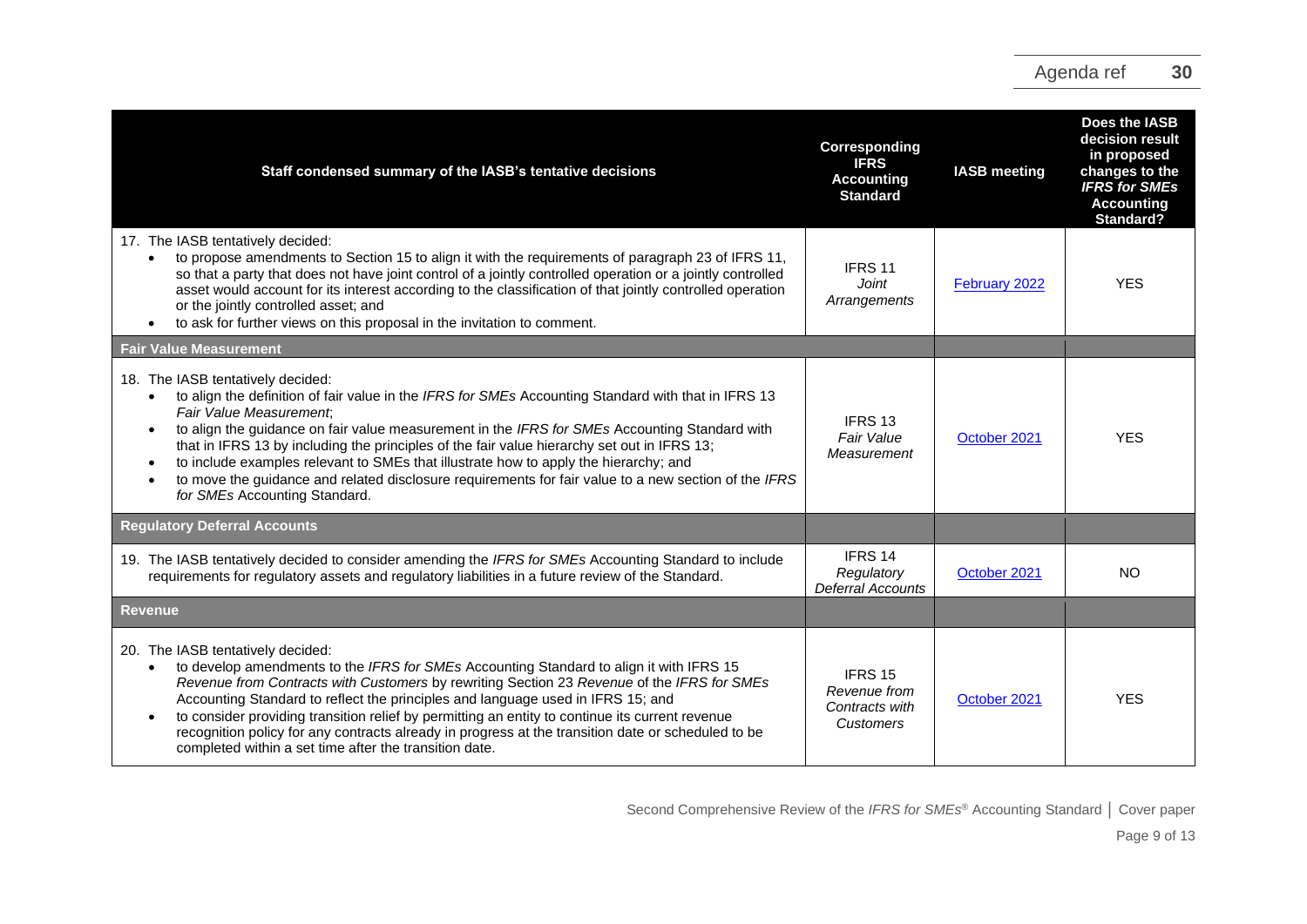| Staff condensed summary of the IASB's tentative decisions                                                                                                                                                                                                                                                                                                                                                                                                                                                                                                                                                                                                                                                                                                                                                                                                                                                                                                                                                                                                                                                                                                                                                                                                                                                                                                                                                                                                                                                                                                                                                                                                                                                                                                                                                                                                                                                                                                                                                                                                                                                                                                                                                                                                                                                                                                                                                                                                                                                                                                                                                                                                                                                                                                                                                                                                                                                                                 | Corresponding<br><b>IFRS</b><br><b>Accounting</b><br><b>Standard</b> | <b>IASB</b> meeting | Does the IASB<br>decision result<br>in proposed<br>changes to the<br><b>IFRS</b> for SMEs<br><b>Accounting</b><br>Standard? |
|-------------------------------------------------------------------------------------------------------------------------------------------------------------------------------------------------------------------------------------------------------------------------------------------------------------------------------------------------------------------------------------------------------------------------------------------------------------------------------------------------------------------------------------------------------------------------------------------------------------------------------------------------------------------------------------------------------------------------------------------------------------------------------------------------------------------------------------------------------------------------------------------------------------------------------------------------------------------------------------------------------------------------------------------------------------------------------------------------------------------------------------------------------------------------------------------------------------------------------------------------------------------------------------------------------------------------------------------------------------------------------------------------------------------------------------------------------------------------------------------------------------------------------------------------------------------------------------------------------------------------------------------------------------------------------------------------------------------------------------------------------------------------------------------------------------------------------------------------------------------------------------------------------------------------------------------------------------------------------------------------------------------------------------------------------------------------------------------------------------------------------------------------------------------------------------------------------------------------------------------------------------------------------------------------------------------------------------------------------------------------------------------------------------------------------------------------------------------------------------------------------------------------------------------------------------------------------------------------------------------------------------------------------------------------------------------------------------------------------------------------------------------------------------------------------------------------------------------------------------------------------------------------------------------------------------------|----------------------------------------------------------------------|---------------------|-----------------------------------------------------------------------------------------------------------------------------|
| 21. The IASB tentatively decided to propose amendments to the IFRS for SMEs Accounting Standard to<br>align Section 23 with IFRS 15 with simplifications for:<br>contract modifications-an SME would be required to account for a contract modification either on a<br>$\bullet$<br>prospective basis, following a single approach, or on a cumulative catch-up basis.<br>series of distinct goods or services—an SME would be permitted to account for the promise to<br>$\bullet$<br>transfer a series of distinct goods or services that are substantially the same and that have the same<br>pattern of transfer to the customer as separate performance obligations, if the amount of<br>consideration varies in a way that corresponds with the value of the distinct goods or services<br>transferred to the customer.<br>performance obligation terminology-the IFRS for SMEs Accounting Standard would require an<br>SME to identify each 'promise to transfer a distinct good or service, or bundle of goods or services'.<br>constraining estimates of variable consideration—an SME would be required to recognise variable<br>$\bullet$<br>consideration only to the extent that it is highly probable that the variable amount will be recovered.<br>significant financing components—an SME would be required to recognise the effects of any<br>$\bullet$<br>financing implicit in deferred payment by applying the requirements in Section 11 Basic Financial<br>Instruments of the IFRS for SMEs Accounting Standard. An SME may not apply these requirements<br>if the SME expects, at contract inception, that the period between when the entity transfers a<br>promised good or service to a customer, and when the customer pays for that good or service, will<br>be one year or less.<br>allocating discounts and variable consideration-an SME would be required to allocate discounts<br>and variable consideration to the performance obligations in the contract on a relative stand-alone<br>selling price basis, unless an alternative method more faithfully depicts the amount of consideration<br>to which the entity expects to be entitled in exchange for satisfying each separate performance<br>obligation.<br>selecting a method for measuring progress towards complete satisfaction of a performance<br>obligation—the IFRS for SMEs Accounting Standard would include a list of methods frequently used<br>by entities to measure progress and describe circumstances where those methods may be<br>appropriate.<br>incremental costs of obtaining a contract—an SME would be required to recognise as an asset the<br>incremental costs of obtaining a contract with a customer if the SME expects to recover those costs,<br>only when these costs can be identified and assessed as recoverable without undue cost or effort;<br>otherwise the SME would recognise these costs as expenses. | IFRS 15<br>Revenue from<br>Contracts with<br>Customers               | February 2022       | <b>YES</b>                                                                                                                  |
| 22. The IASB tentatively decided:                                                                                                                                                                                                                                                                                                                                                                                                                                                                                                                                                                                                                                                                                                                                                                                                                                                                                                                                                                                                                                                                                                                                                                                                                                                                                                                                                                                                                                                                                                                                                                                                                                                                                                                                                                                                                                                                                                                                                                                                                                                                                                                                                                                                                                                                                                                                                                                                                                                                                                                                                                                                                                                                                                                                                                                                                                                                                                         | IFRS 15                                                              | February 2022       | <b>YES</b>                                                                                                                  |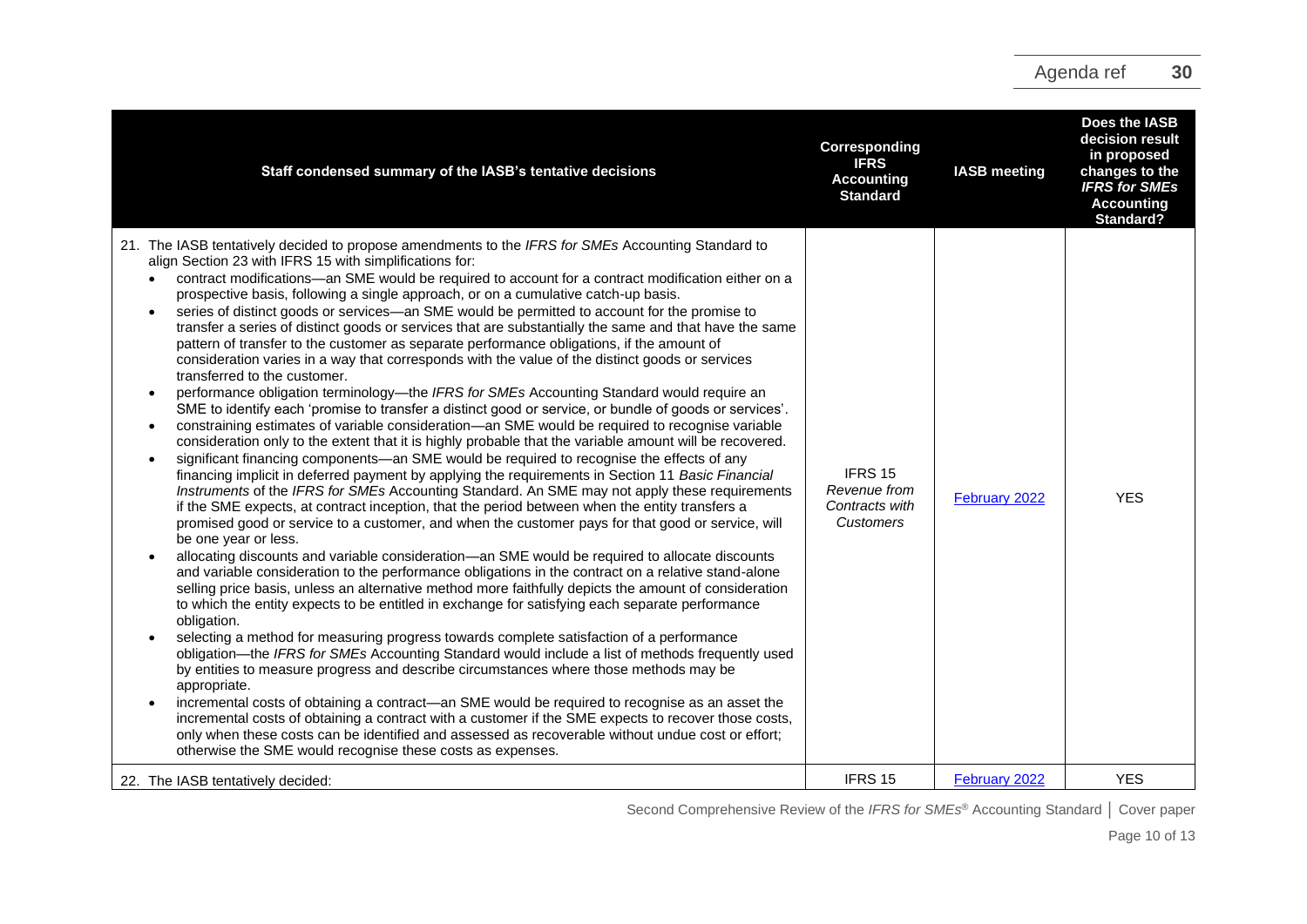| Staff condensed summary of the IASB's tentative decisions                                                                                                                                                                                                                                                                                                                                                                                                           | Corresponding<br><b>IFRS</b><br><b>Accounting</b><br><b>Standard</b>               | <b>IASB</b> meeting | Does the IASB<br>decision result<br>in proposed<br>changes to the<br><b>IFRS for SMEs</b><br><b>Accounting</b><br><b>Standard?</b> |
|---------------------------------------------------------------------------------------------------------------------------------------------------------------------------------------------------------------------------------------------------------------------------------------------------------------------------------------------------------------------------------------------------------------------------------------------------------------------|------------------------------------------------------------------------------------|---------------------|------------------------------------------------------------------------------------------------------------------------------------|
| to propose amendments to the IFRS for SMEs Accounting Standard to include the factors in<br>$\bullet$<br>paragraphs 29(a)–(c) of IFRS 15 to help an SME determine whether a promised good or service is<br>separately identifiable; and<br>ask for further views on this proposal in the invitation to comment.                                                                                                                                                     | Revenue from<br>Contracts with<br><b>Customers</b>                                 |                     |                                                                                                                                    |
| Leases                                                                                                                                                                                                                                                                                                                                                                                                                                                              |                                                                                    |                     |                                                                                                                                    |
| 23. The IASB tentatively decided:<br>to retain Section 20 Leases of the IFRS for SMEs Accounting Standard unchanged;<br>$\bullet$<br>to consider amending the IFRS for SMEs Accounting Standard to align with IFRS 16 Leases in a<br>future review of the Standard; and<br>not to pursue improving disclosure requirements for operating leases without changing the<br>$\bullet$<br>recognition and measurement requirements in Section 20 Leases of the Standard. | IFRS 16<br>Leases                                                                  | November 2021       | <b>NO</b>                                                                                                                          |
| <b>Employee benefits</b>                                                                                                                                                                                                                                                                                                                                                                                                                                            |                                                                                    |                     |                                                                                                                                    |
| 24. The IASB tentatively decided:<br>to propose amendments to the IFRS for SMEs Accounting Standard to align the recognition<br>$\bullet$<br>requirements for termination benefits in Section 28 of the Standard with the 2011 amendments to<br>IAS 19 Employee Benefits; and<br>to retain the accounting policy option in paragraph 28.24 of the Standard.                                                                                                         | <b>IAS 19</b><br>Employee<br><b>Benefits</b>                                       | November 2021       | <b>YES</b>                                                                                                                         |
| 25. The IASB tentatively decided:<br>to propose removing paragraph 28.19 of the IFRS for SMEs Accounting Standard.<br>$\bullet$<br>to include in the Invitation to Comment an alternative proposal clarifying how to apply paragraph<br>$\bullet$<br>28.19 of the Standard, if stakeholders do not agree to remove paragraph 28.19.                                                                                                                                 |                                                                                    | November 2021       | <b>YES</b>                                                                                                                         |
| Narrow scope amendments to full IFRS Accounting Standards and IFRIC Interpretations                                                                                                                                                                                                                                                                                                                                                                                 |                                                                                    |                     |                                                                                                                                    |
| 26. The IASB tentatively decided to propose amendments to the IFRS for SMEs Accounting Standard to<br>align it with Agriculture: Bearer Plants (Amendments to IAS 16 and IAS 41), with an exemption so that if,<br>at initial recognition, separation of the bearer plants from the produce growing on bearer plants would                                                                                                                                          | <b>IAS 16</b><br>Property, Plant<br>and Equipment,<br><b>IAS 41</b><br>Aariculture | December 2021       | <b>YES</b>                                                                                                                         |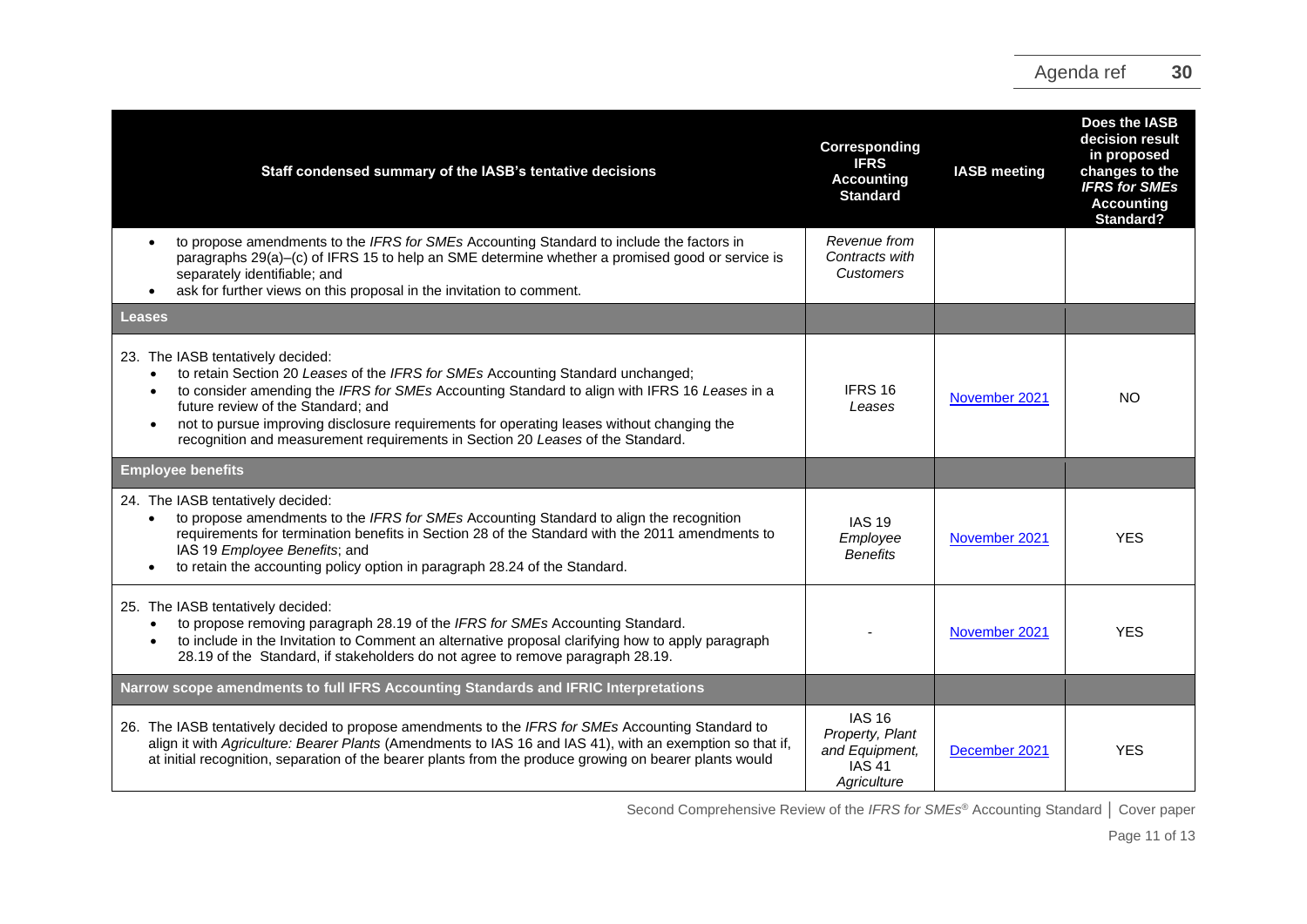| Staff condensed summary of the IASB's tentative decisions                                                                                                                                                                                                                                                                                                                                         | Corresponding<br><b>IFRS</b><br><b>Accounting</b><br><b>Standard</b>                | <b>IASB meeting</b> | Does the IASB<br>decision result<br>in proposed<br>changes to the<br><b>IFRS</b> for SMEs<br><b>Accounting</b><br>Standard? |
|---------------------------------------------------------------------------------------------------------------------------------------------------------------------------------------------------------------------------------------------------------------------------------------------------------------------------------------------------------------------------------------------------|-------------------------------------------------------------------------------------|---------------------|-----------------------------------------------------------------------------------------------------------------------------|
| involve undue cost or effort, an entity would not be required to separate bearer plants from the produce<br>growing on bearer plants.                                                                                                                                                                                                                                                             |                                                                                     |                     |                                                                                                                             |
| 27. The IASB tentatively decided to propose amendments to the IFRS for SMEs Accounting Standard to<br>align it with a package of amendments to IAS 1:<br>Definition of Material (Amendments to IAS 1 and IAS 8);<br>Disclosure Initiative (Amendments to IAS 1); and<br>Disclosure of Accounting Policies (Amendments to IAS 1 and IFRS Practice Statement 2).                                    | IAS <sub>1</sub><br>Presentation of<br>Financial<br><b>Statements</b>               | December 2021       | <b>YES</b>                                                                                                                  |
| 28. The IASB tentatively decided to propose amendments to the IFRS for SMEs Accounting Standard to<br>align it with the amendments discussed in Agenda Paper 30I Amendments to IFRS Standards and IFRIC<br>Interpretations (topics with amendments recommended) of the December 2021 IASB meeting.                                                                                                | Various full IFRS<br>Accounting<br>Standards and<br><b>IFRIC</b><br>Interpretations | December 2021       | <b>YES</b>                                                                                                                  |
| The IASB tentatively decided to retain the IFRS for SMEs Accounting Standard unchanged for the<br>29.<br>amendments discussed in Agenda Paper 30J Amendments to IFRS Standards and IFRIC Interpretations<br>(topics with no amendments recommended) of the December 2021 IASB meeting.                                                                                                            | Various full IFRS<br>Accounting<br>Standards and<br><b>IFRIC</b><br>Interpretations | December 2021       | NO                                                                                                                          |
| <b>Other topics</b>                                                                                                                                                                                                                                                                                                                                                                               |                                                                                     |                     |                                                                                                                             |
| 30. The IASB tentatively decided to retain unchanged the IFRS for SMEs Accounting Standard for the topics<br>identified in Agenda Paper 30E Towards an exposure draft-other topics with no amendments<br>recommended of the November 2021 IASB meeting, considering the feedback on the Request for<br>Information, except for the recognition and measurement of development costs. <sup>2</sup> | Various full IFRS<br>Accounting<br>Standards                                        | November 2021       | NO                                                                                                                          |

<sup>&</sup>lt;sup>2</sup> Agenda Paper 30E of the November 2021 IASB meeting discusses feedback on topics not addressed by the *IFRS for SMEs* Standard and topics respondents have brought to the IASB's attention relating to the *IFRS for SMEs* Standard.